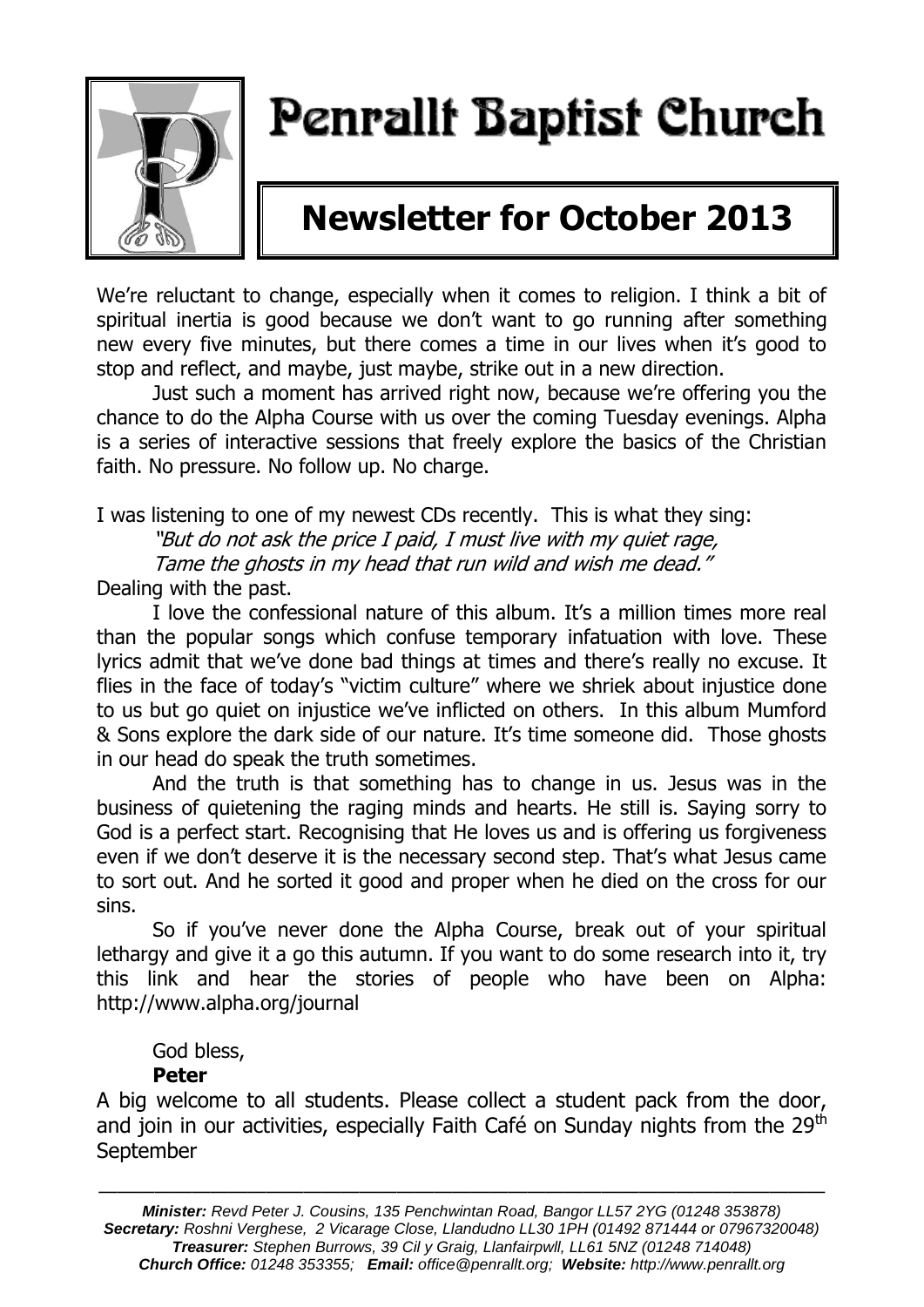### **SERVICES in OCTOBER**

#### **October 6**

| "If you're going to have a prayer meeting then have one |              |  |
|---------------------------------------------------------|--------------|--|
| like this."                                             | Acts 4:23-31 |  |
| Service at Bontnewydd                                   |              |  |
| Communion Service. Speaker: Roger Borlace.              |              |  |
| Don't make a show of your religion.                     | $Mt.6:1-18$  |  |
|                                                         |              |  |

#### **October 13**

| 10.30am            | <b>God wants us to have faith in abundance</b> 2 Kings 4:1-7 |                |
|--------------------|--------------------------------------------------------------|----------------|
| 6.00 <sub>pm</sub> | <b>Time to Break up Fallow Ground</b>                        | Hosea 10:11-12 |

### **October 20**

| 10.30am | Geoff Birch                                                 |  |
|---------|-------------------------------------------------------------|--|
|         | Stewardship: God's Miraculous Plan of Economy in Operation, |  |
|         | No.2. A Field trip in the New Testament Mark 6:30-44        |  |
| 6.00pm  | Speaker: Joe Moreno                                         |  |

#### **October 27**

| 10.30am            | <b>Communion Service</b>                        | The Church like a butterfly wriggling |  |
|--------------------|-------------------------------------------------|---------------------------------------|--|
|                    | out of its chrysalis                            | Acts 4:32-5:10                        |  |
| 6.00 <sub>pm</sub> | Wisdom in an Unwise World, Firm Decisions in an |                                       |  |
|                    | <b>Uncertain World</b>                          | Romans 12:1-2                         |  |

#### **Our Speakers in October**

**Peter Cousins** is the minister of the church. **Geoff Birch** and **Roger Borlace** are retired ministers, members of Penrallt. **Joe Moreno** is an exmissionary with YWAM in Australia, and is hoping to take up a post as a Scripture Union Schools Worker on Anglesey with the Gobaith Môn project. He is married to Jules from Anglesey and they have three children. (See 'Focus'.)

### **CHURCH LUNCH**

We will host a church lunch on **Sunday October 6th**. Please bring enough buffet style "finger food" for yourselves and one or two others.

### **Special Dates in OCTOBER**

| Tuesday 1          | 7.00pm  | Alpha Supper                                |  |
|--------------------|---------|---------------------------------------------|--|
| <b>Wednesday 2</b> | 10.30am | Men's prayer meeting followed by coffee in  |  |
|                    |         | Options.                                    |  |
| <b>Monday 7</b>    | 7.30pm  | <b>Church Members' Meeting</b>              |  |
| <b>Tuesday 8</b>   | 7.00pm  | Alpha Course (see 'Noticeboard')            |  |
| <b>Saturday 12</b> |         | 9.30am-1.00pm Bible Unzipped in Rhos on Sea |  |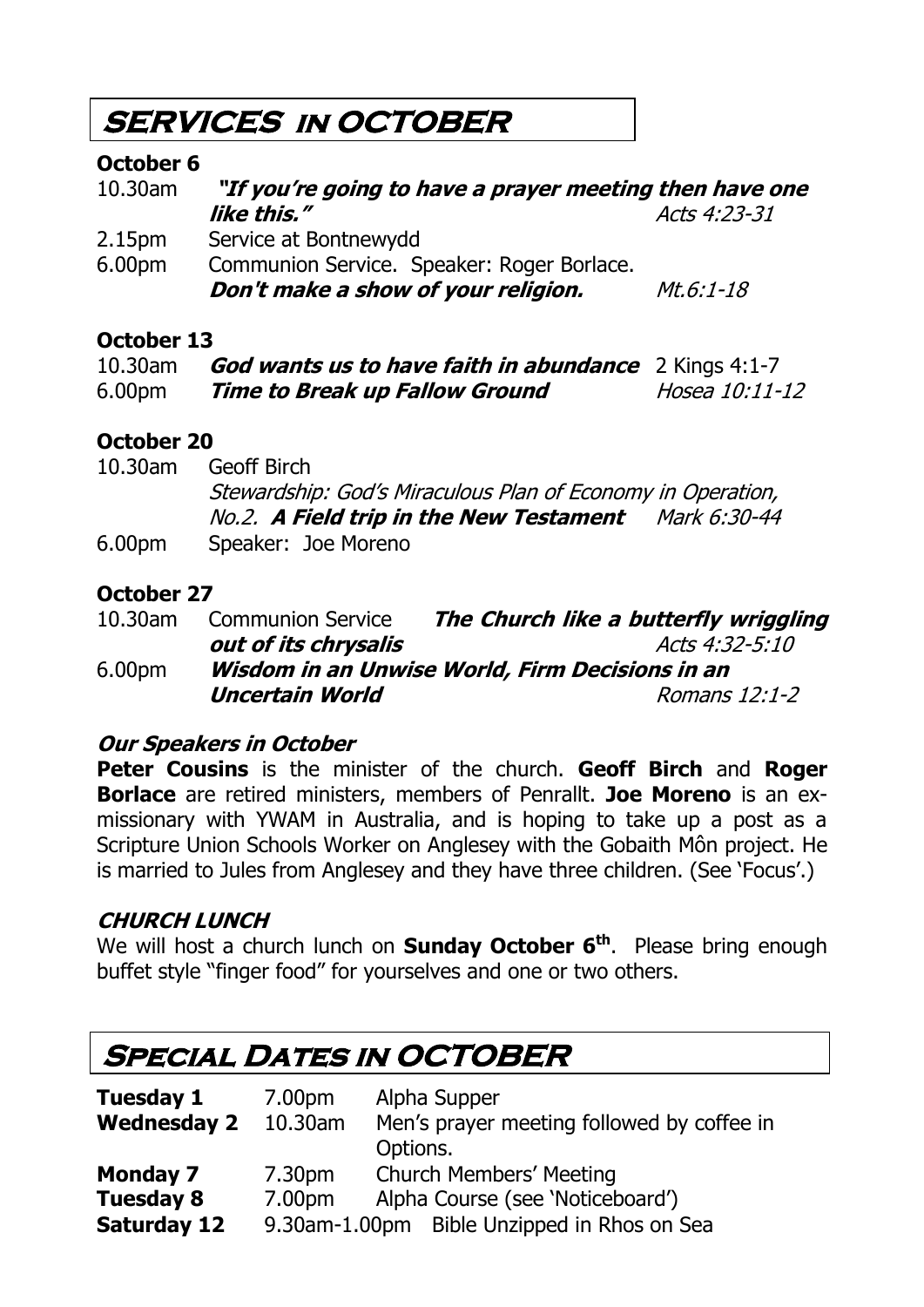#### **Saturday 19** 10.00am – noon Street Pastors Coffee Morning (see 'Noticeboard')

**Saturday 26** 3.00pm. Induction of Ben Searle to the Llanelwy Christian Fellowship (ask Peter if you would like a lift).

### **Weekdays**

**Please check with the contact people when there are meetings this month.**   $HG = Home$  Group

| <b>Day</b> | <b>Time</b>          | <b>Details</b>                          | <b>Contacts</b>                                        |
|------------|----------------------|-----------------------------------------|--------------------------------------------------------|
| <b>Tue</b> | 8.00pm               | HG, Nilgiri                             | Joan Beer (353874)                                     |
| <b>Tue</b> | 7.30pm               | HG, Tyddyn Isaf, Menai<br><b>Bridge</b> | Magnus Forrester-Barker<br>(717570)                    |
| <b>Wed</b> | 10.30am              | Men's Prayer Meeting                    | Peter Cousins (353878)                                 |
| <b>Wed</b> | 2.00 <sub>pm</sub>   | Carers' Home Group                      | Carol Morris (208407)                                  |
| <b>Wed</b> | 7.30pm               | HG, The Nomads                          | Jess & Seamus Adams (421185)<br>Susan Cousins (353878) |
| <b>Wed</b> | 7.30pm               | HG, Bethesda                            | Jon & Deb Stammers (602868)                            |
| <b>Wed</b> | $6-9$ pm             | HG, Maes Y Dref*                        | Bryan & Ann Collis (353173)                            |
| <b>Wed</b> | 8.00pm               | HG, Grŵp Cymraeg                        | Owen & Nia Lloyd Evans (352634)                        |
| <b>Thu</b> | 10.30am              | Post-Alpha Bible Study                  | Sue & Lawrence Moss (713793)                           |
| <b>Thu</b> | 7.30pm               | HG, Llanfairpwll                        | Sue & Lawrence Moss (713793)                           |
| Fri        | 10.30am<br>- noon    | <b>Cheeky Monkeys</b>                   | Joan Rymer (713003)                                    |
| <b>Fri</b> | $10.30 -$<br>12.30pm | HG, 6 Maes y Dref                       | Anne Collis (353173)<br>anne@collis66.freeserve.co.uk  |
| Sat        | 8.30am               | <b>Prayer Meeting</b>                   |                                                        |

\*New Home Group, which will start with a shared meal.

### **News of People**

We are delighted for **Trudie and Duncan** on the birth of Reuben Freddie George Tough on 26th August weighing in at 5lbs 13 oz. Congratulations also to friends of Penrallt, **Jenny and Lawrence Wood** on the birth of Lydia (7lb 1oz) on 24<sup>th</sup> August. Many congratulations to **Marilyn and Geoff Birch** on their Golden Wedding.

We were sad to hear of the death of **Peter Hicks**. Our condolences go to Gwen, Rachel and Peter and the children, and, of course, to Nancy in Bryn Llifon. Peter and Susan represented Penrallt at the service in Llandovery where we met Patrick Baker who sends his regards to you all.

#### **Children's Birthdays in October:**

**5 th:** Evangeline Goodwin; **7 th:** Anna Warnock; **20th:** Micah Adams; **23rd:** Scott Jones; **26th:** Claire Donnelly; **26th:** Hannah Howick; **31st:** Catrin Gwilliam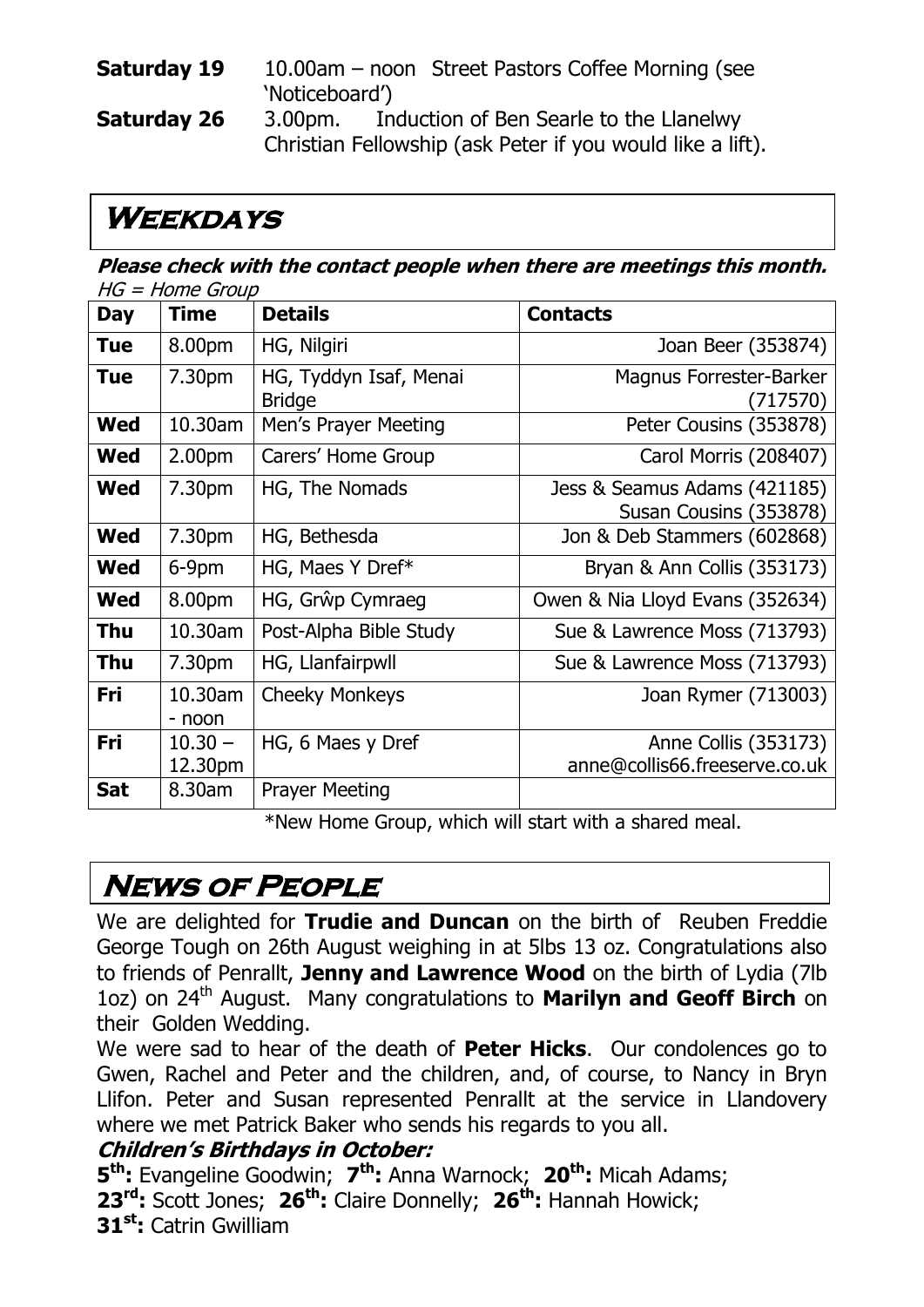### **Noticeboard**

#### **Alpha Tuesday 1 October 7.00pm**

The Alpha course is open to anyone interested in discovering what Christian life is all about. It's where people can come, relax, share a meal and thoughts. Anyone can come and everyone is encouraged to ask questions delving into the meaning of life.

Alpha in Penrallt runs for 10 consecutive Tuesdays starting with the Celebration Supper on 1st October at 7pm and the Away Day will be on Saturday 9th November.



People attend Alpha for a wide variety of reasons. Some want to investigate whether God exists, others may have attended church occasionally but feel they have never really understood the basics of the Christian faith. If you are a non-believer and are full of doubts about the Christian faith, come and find out what it's all about. If you question and wonder if there is a God at all, great, come with an open mind. Whatever your reasons, you will be most welcome to come on the course. Please contact either Lawrence Moss (01248 713793 e: [lemoss@btinternet.com\)](mailto:lemoss@btinternet.com) or Roshni Verghese (01492 871444 e: [vergheseroshni@hotmail.com\)](mailto:vergheseroshni@hotmail.com).

 **Men's Prayer Meeting Wednesday 2 October 10.30am** The men will meet for prayer as usual on Wednesday morning October 2nd. Time spent in prayer will be followed by coffee in Options. All are welcome to join us.

#### **Bible Unzipped Saturday 12 October 9.30am - 1pm** Bible Unzipped is run by a group of local ministers who have a passion for Biblical Theology. Its aim is to unpack Scripture with those interested in learning more than can be offered in a Sunday sermon. It also equips those leading in the church with some tools for studying and teaching from the Bible. This month we are doing something different. As Ian Coffey was due to speak at a Study Day in the area we decided to suspend our programme and share in the study. Ian is a friend of Penrallt and is currently on the staff of Moorlands College near Bournemouth. More details to follow, as we may need a bigger venue than the Rhos on Sea church we usually use. The event will be free, and we can arrange a lift for you from Bangor. Please talk to Peter if you want to come.

#### **Penrallt Walking Group Monday 14 October (not Tuesday 15 th ) 10.30am**

Meet at 10.30am at the car park opposite Aberconwy School (grid ref 780777). Walk over Conwy Mountain (height 244 metres), down the Sychnant Pass to Dwygyfylchi, then return to Conwy along the beach for a cup of tea at the Marina. Distance approximately 7 miles.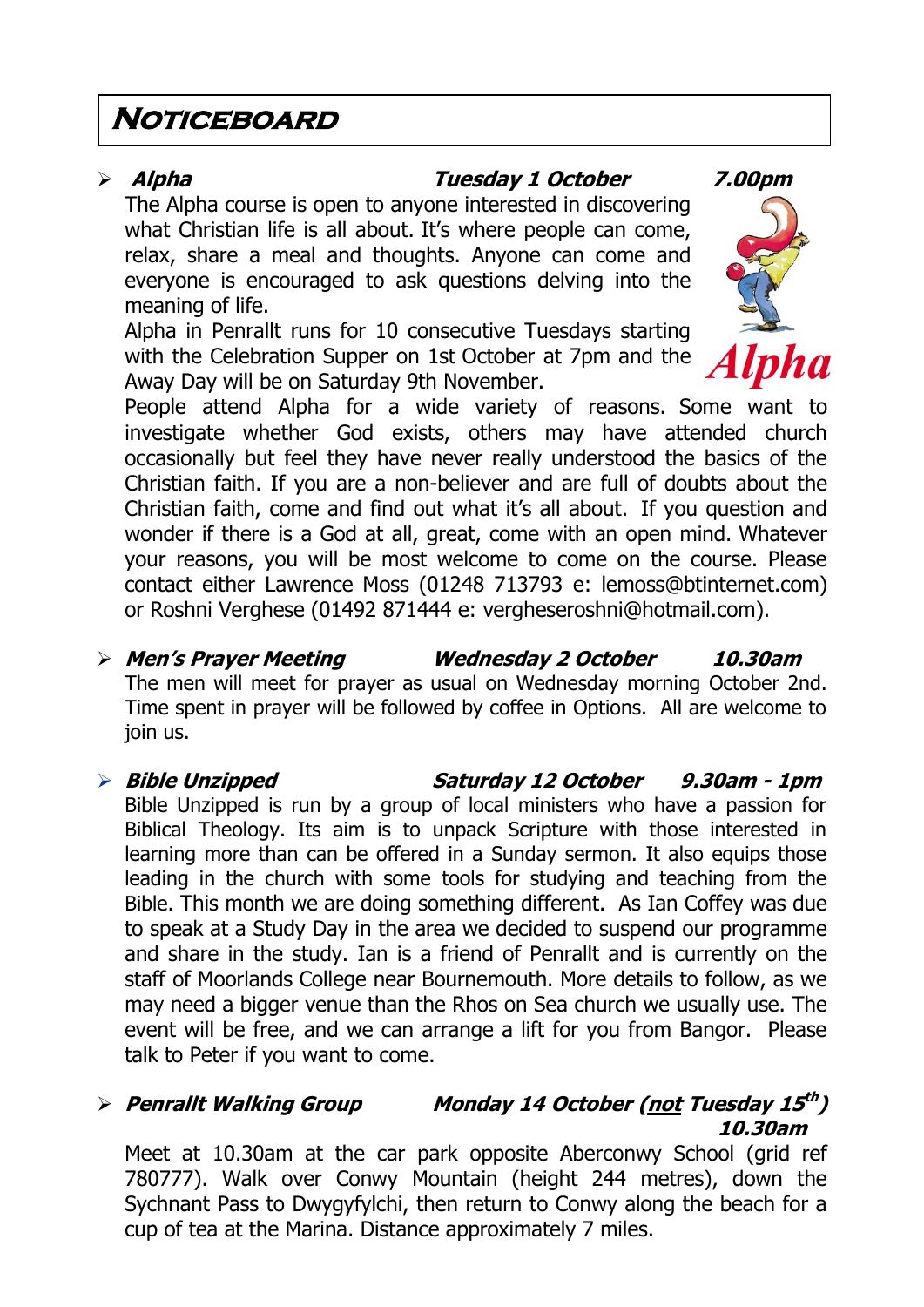**Street Pastors Coffee Morning Saturday 19 October, 10am - noon** Come to Berea Newydd and find out about the work of Bangor Street Pastors. Various items, including cakes, books and bric-a-brac, will be sold and the proceeds put towards the work of the Street Pastors.

#### **Recipe Book in aid of Tearfund**

**Tearfund** is one of over 200 Charities supporting the **IF Campaign** trying to bring an end to world hunger. Today, one in eight people will be hungry - that's 870 million people across the world - and hunger is completely preventable. So, will you please help? Obviously each one of us can pray for all who work to eradicate hunger but we can also act! We are hoping to have a Penrallt Cookery Book to be sold at the Autumn Fair and the money raised sent to **Tearfund** for the **IF Campaign**.

So, have you got a favourite family recipe, maybe one your Grandparents made or one you have devised yourself? Would you be willing to share it? It can be sweet or savoury, a starter, a main course, a dessert, a cake or biscuits.

If so, please could you give your recipe and, if possible, provide a colour photograph, to Sue Moss, or email it to her at [smmoss@btinternet.com.](mailto:smmoss@btinternet.com) A few words of explanation as to why it's a favourite recipe would be helpful. And it would be lovely if at the end of your recipe we could print one of your favourite Bible verses, so please include one if you can.

For more information on Tearfund and the **IF** Campaign please go to [www.tearfund.org/campaigns.](http://www.tearfund.org/campaigns)

#### **Prayer House on Anglesey**

Retired vicar Richard Adams and his wife have made available a retreat room in the grounds of their house. "We've turned our summer house into a retreat room for use by anyone who wants it. It's clean, light, equipped with two armchairs, a light and heating. There are a few books prayer, meditation, the Bible - to help if you want. The place is always open; just turn up. If you want to book a slot for half a day or a day, it's best to contact me, but don't worry if you forget. I use it for daily prayer at about 9 a.m. and 4 p.m. every day and you're welcome to join in those times, or I can leave the place to you if you want."

If you would like the address and telephone number, we have them in the office.

#### **Penrallt on Facebook**

Do you know there is now a Penrallt Page? Go to Penrallt Baptist Church. If you 'like' it, then you will be updated with any events/news etc. 120 people are signed up to it. Join us.

#### **Homeless in Bangor**

Please do not give money directly to the homeless in Upper Bangor. We have found in the past that it has encouraged aggressive begging on the church premises by people who have a history of violence. You will find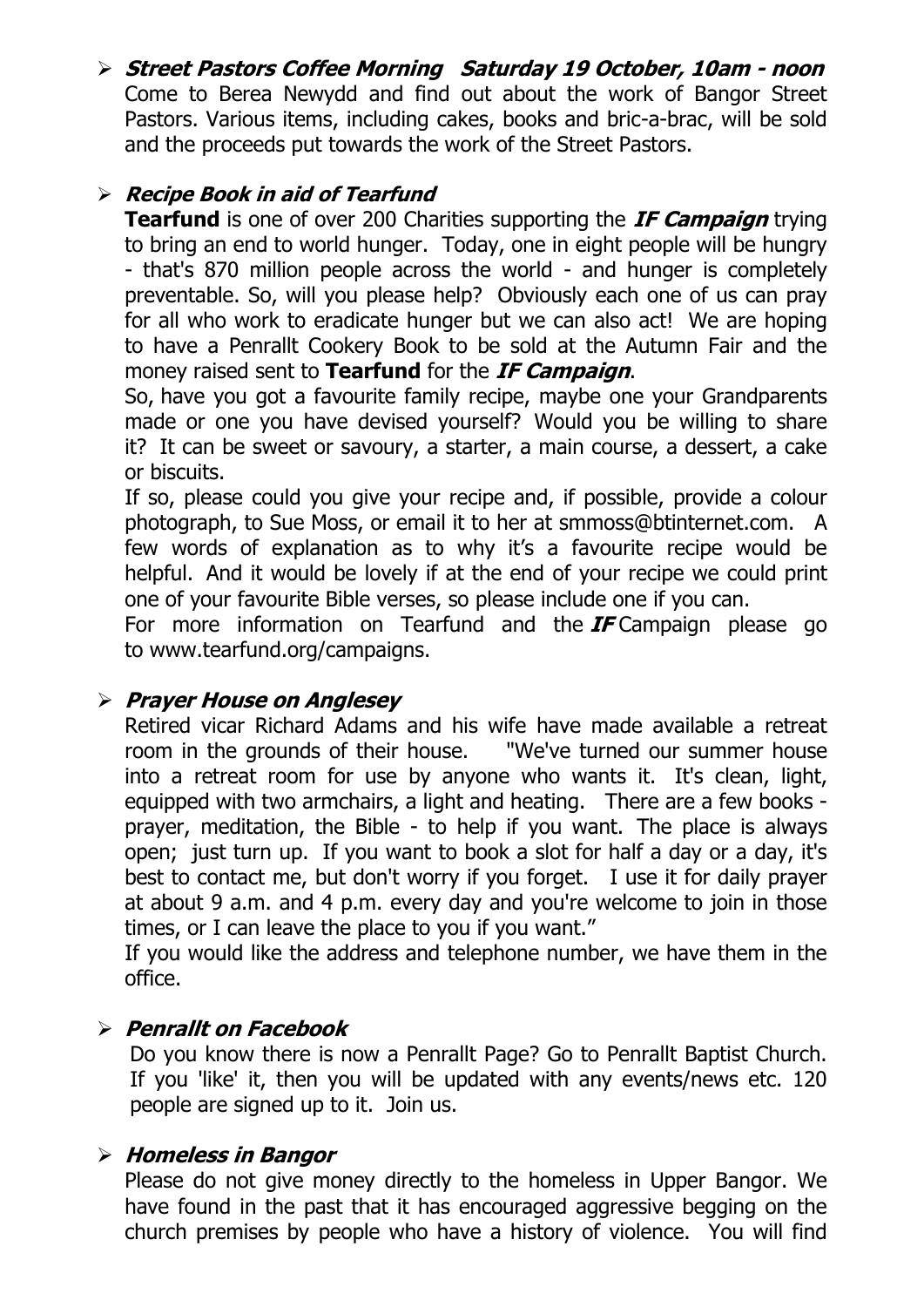brown envelopes in the porch to put your gift in. This will buy vouchers which are distributed to the homeless by the Cathedral via St Mary's Shelter.

#### **The Prayer Room**…

…is open before and after the service for quiet prayer. Penrallt is a place of prayer, so make use of this sacred space.

#### **Pray for Penrallt Every Day**

Sign up to receive our prayer diary by e-mail every Monday morning by sending your request to: [office@penrallt.org.](mailto:office@penrallt.org)

If you have some subject for prayer, either send it in by e-mail, or fill in one of the pink cards, which are available in the porch, and place it in the visitors' cards box or give it to Peter or Magnus.

#### **Pastoral Help**

If you have pastoral concerns please contact Peter or one of the other members of the Pastoral Care team.

Pat Borlace 713146; Judy Stammers 364394; Geoff Moore 410582 Helen Thomas 600174

**Deadline for next month's newsletter** Sunday 20 October Please send information to Gwyneth [\(gwyneth@brindley-wales.com](mailto:gwyneth@brindley-wales.com) or 352682)

### **Focus on… Anglesey**

This month we focus on two new mission activities near to home: Gobaith Môn and the Diocese of Bangor.

#### **Gobaith Môn**.

This trust has been set up recently, backed by a number of local churches and individual Christians, and with support from Scripture Union, to encourage and develop Schools and Youth work throughout the Island. The Chairman, Clive Alder (Holyhead Baptist), writes: "We now have some excellent news. We have raised enough funds, given or promised, to advertise for a worker. We began praying a couple of years ago that God would put his hand upon **a**  person – the one God already knew was right for us (even though we didn't know) and would draw that person to apply – and that we would be guided to that appointment. We were ! and we praise God hugely for that."

Our Schools and Youthworker will be **Joe Moreno,** married to Jules [Julia] who, using the word of a famous Royal, is an Anglesonian. They have 3 children, Ethan (4), Jade (nearly 2) and Evelyn (3 weeks).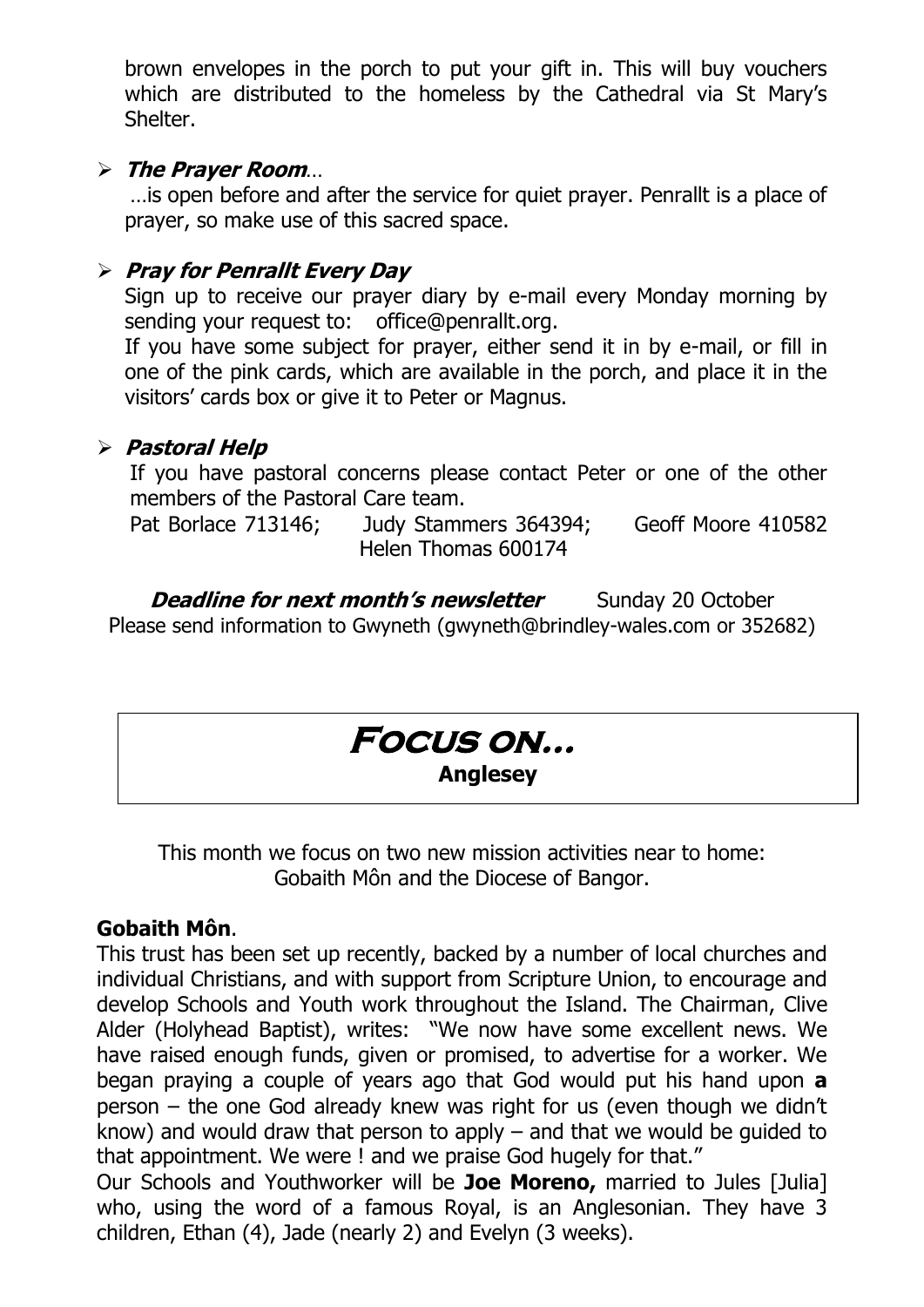#### **Joe** says:

Howdy, hello, hola, g'day and now hylô! Originally coming from the USA with primarily Mexican and Italian heritage yet spending nearly the last decade based in Australia, working primarily in youth mission through YWAM. I have been given the opportunity to work in a variety of ways through teaching, youth pastoring, youth camp leading and youth ministry directing. All these avenues have enabled me to witness God move within this generation. I am thrilled that God has led us to be part of seeing young people come to know Jesus on Anglesey.

William Pitt once told William Wilberforce these words, "Surely the principles as well as the practice of Christianity are simple, and lead not to meditation only but to action."

This resonates with me in equipping a generation to not only form a personal relationship with God, but then to act upon that relationship within their daily lives, ultimately generating a great sense of purpose and call. As I have prayed for this generation and specifically for young people on Anglesey, I sense the desire from the heart of God to impact and bring wholeness to a generation that has been lost. The Apostle Paul speaks about the access that we have in Christ Jesus allowing us into the fullness of God. My prayer is that as we begin to witness this generation come to know Jesus they will in turn lead all of us into a greater, deeper, wider relationship with the Father through their sincerity of heart.

What we are all trusting for is enormous and is something that God desires to respond to. One thing I have found is that God is into the business of transformation through His desire for relationship.

It will be through His power that young people will know Him.

I look forward to the journey ahead. Thank you for your welcome and partnership in this team effort.

Jules left the UK in 2005 for mission work related to healthcare and met and married Joe in Australia. She aims to fully reconnect into the medical profession in the UK over the next few years.

They say, "Our heart is that we would always be able to fulfill God's call to us as a family rather than as individuals, and we are confident that as we focus on our mandate for Anglesey, that we will each find a crucial role in this time ministering to young people here.